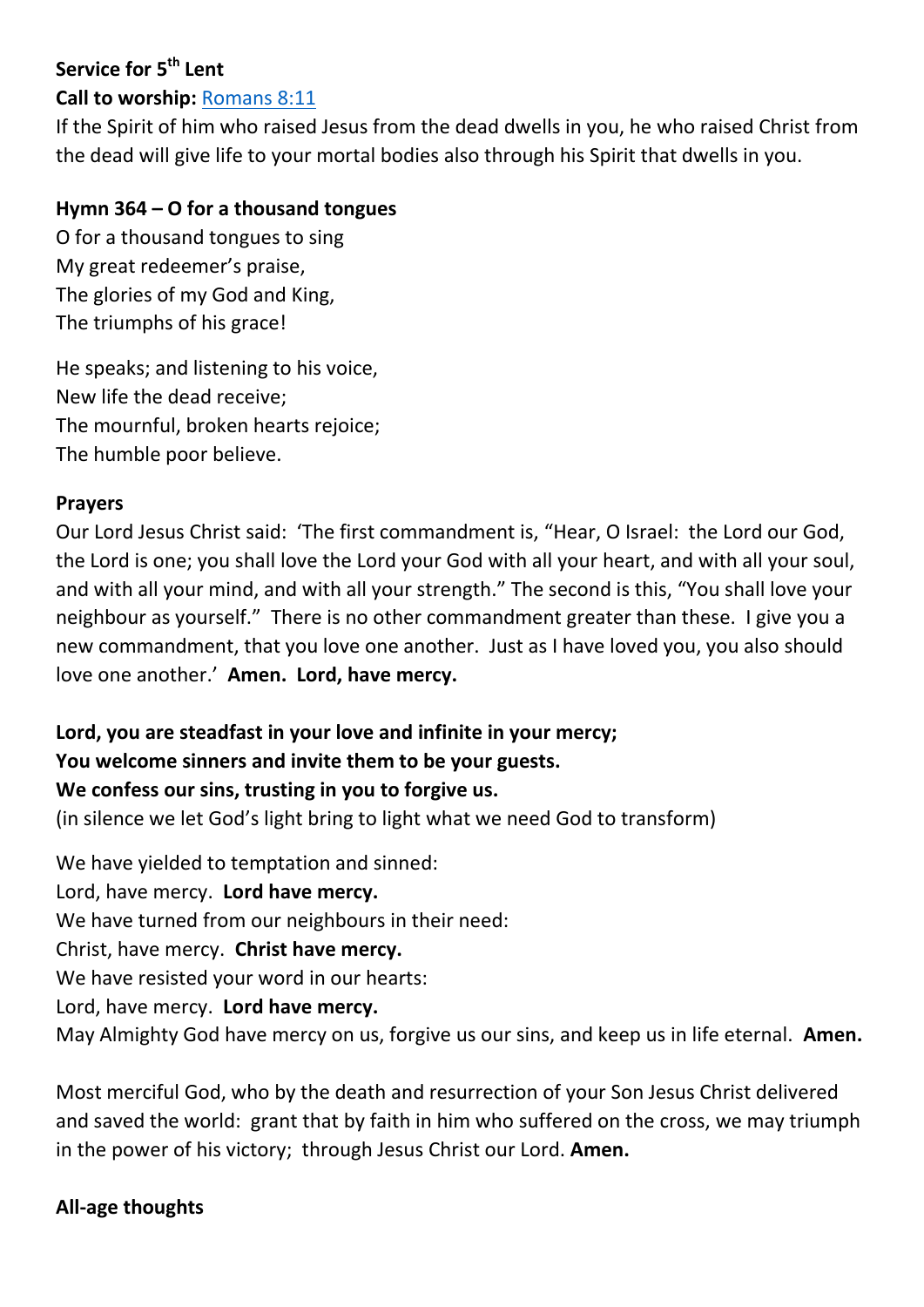Today we read two amazing Bible stories: Ezekiel and the valley of dry bones; and Jesus saying 'I am the resurrection and the life' and raising Lazarus from death to life.

Of all the U-turns in history – there is no bigger U-turn than resurrection.

There was a notice on Tingley 'wayside pulpit' notice-board that said 'With God, LIFE will never be the same again'. When we let God take over our lives, everything changes. We can call this 'conversion' and it is a sort of resurrection.

A great example of 'conversion' or new life is found in the film Monsters Inc. The whole of the monsters' world is powered by the screams of frightened children. The turning-point or 'conversion' experience for Mike and Sully is when they realise that the laughter of children is 10 times more powerful than their screams – and everything changes. Instead of being the scary monster under the bed - they become crazy, funny, friendly monsters, learning how to make children laugh – and they convert their whole community to be powered by joy and laughter instead of fear.

You can find the clip here:<https://www.youtube.com/watch?v=JWR7Sq7zc-I>

## **Hymn 397 – The Spirit lives to set us free**

The Spirit lives to set us free, Walk, walk in the light; He binds us all in unity, Walk, walk in the light.

Jesus promised life to all Walk, walk in the light The dead were wakened by his call Walk, walk in the light. *Walk in the light (x3) walk in the light of the Lord.*

## **Old Testament Reading: [Ezekiel 37:1-14](https://www.biblegateway.com/passage/?search=Ezekiel+37%3A1-14&version=NIV)**

### **Gospel [John 11: 1-45](https://www.biblegateway.com/passage/?search=John+11%3A+1-45&version=NIV)**

(read each scripture slowly – read it twice or three times – ask the Holy Spirit to help you hear the Living Word through the written Word. If you are with family, either of these readings can be read 'dramatically' by several voices) Both readings can be found at the end of the service.

**Hymn 386 – In the beginning was darkness and nothing** <https://www.youtube.com/watch?v=wyjd25TyzUw> **Or Hymn 391 – O breath of life, come sweeping through us**

**Thoughts: Can these dry bones live?**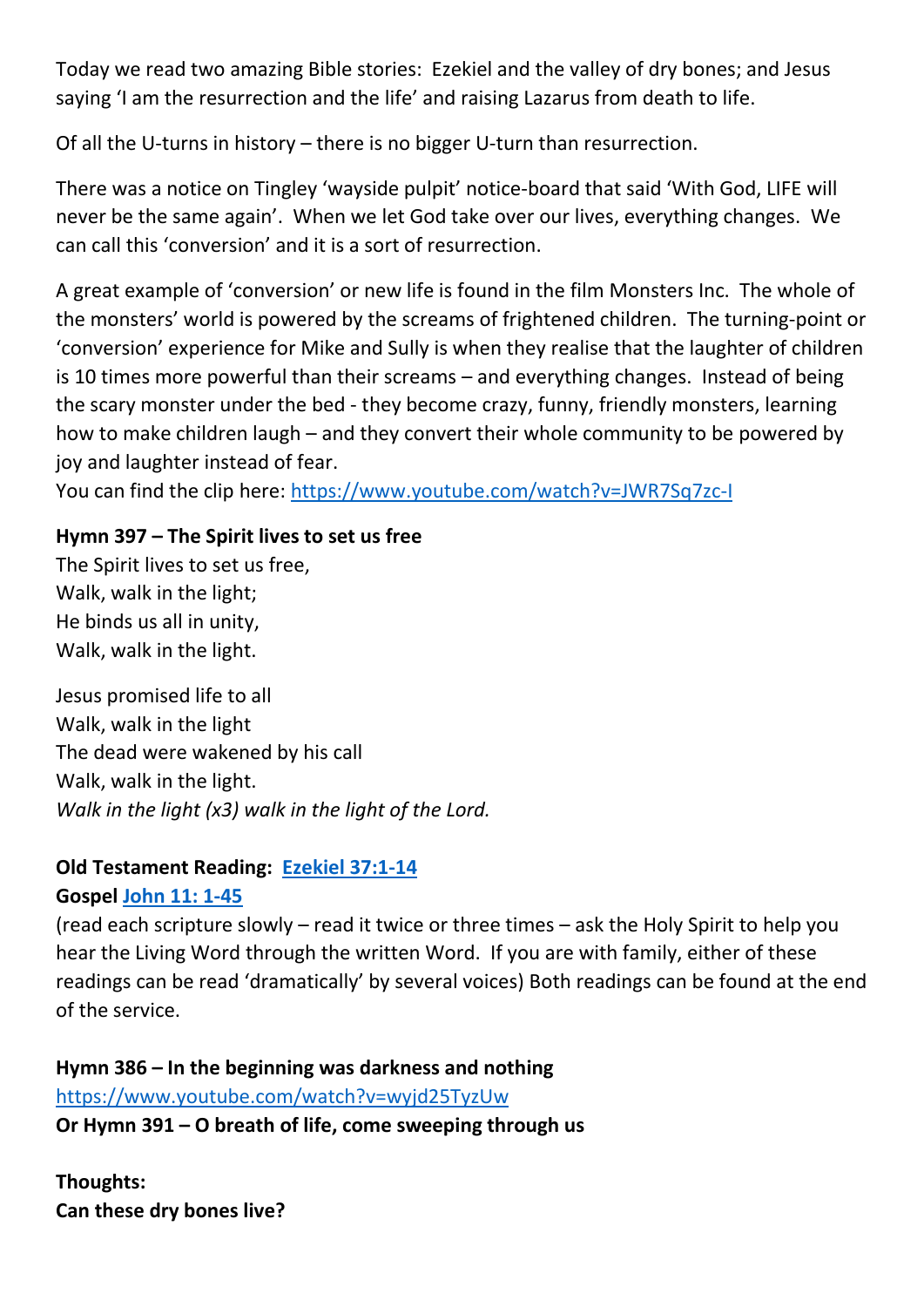God asks Ezekiel this question while he is looking at a valley full of dry bones. We ask ourselves a similar question, perhaps many times in many situations: We look at our church and our own Christian lives and we ask 'can these dry bones live?' We look at relationships that seem dead, abusive, dysfunctional and even violent, within families, within communities and between tribes and nations. 'Can these dry bones live?' We perhaps look at our relationship with creation: pollution and exploitation of air, water, earth - climate change – bringing death to God's beauty and intricate inter-relationship. And we ask 'can these dry bones live?'

### **What bones was Ezekiel looking at?**

He was looking at a whole people: his people/community, the people of Israel. The bones can also represent all exiled people, all enslaved people, all exploited people. Today, as we look with despair on the whole of human-kind, as we see the death-toll of corona-virus rise each day, as we are tempted to loose hope - God leads us too into the valley of dry bones.

## **Can these dry bones live?**

You can tell Ezekiel doesn't think so by his answer:

Lord – why are you asking me? Only you know!

## **Only God can bring hope into a hopeless situation**

Perhaps doubtfully at first, Ezekiel obeys God – and speaks God's word to the bones – then calls upon the wind of God's spirit to give them breath and live. And they rise  $-$  a mighty army!

## **1) Hope in a hopeless situation**

Martha and Mary were facing a similar hopeless situation. Their beloved brother Lazarus is dead and for some inconceivable reason their friend Jesus didn't turn up on time.

## **Only God! Only God brings hope.**

But Jesus says (verse 25) 'I am the resurrection and the life. Those who believe in me, even though they die, will live, and everyone who lives and believes in me will never die. Do you believe this?'

Martha says to Jesus: 'Yes, Lord, I believe that you are the Messiah, the Son of God, the one coming into the world.'

Martha's confession shows that she sees who Jesus really is and he gives her hope in a hopeless situation.

She believes that somehow Jesus can bring life to the dead.

This is a miracle unheard of and unknown up to this point in history.

Resuscitation is one thing – but resurrection is like the healing of the man born blind but about 1million times less likely.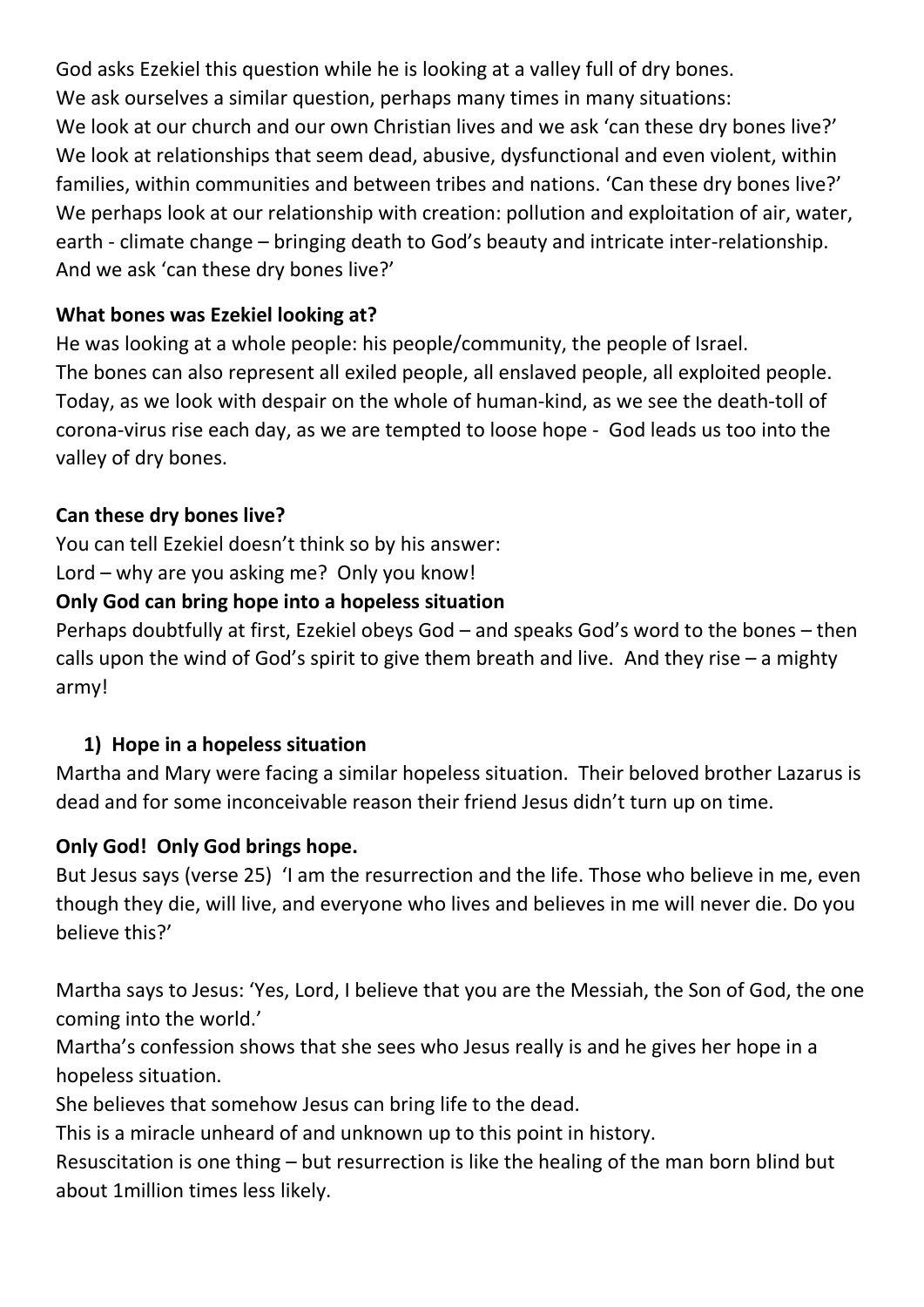This is hope. This is light that is invincible. This is life that is stronger than death. This is love which is stronger than any hatred and love that overcomes both sin and death. This is new creation. This is what only God can do – and he shows in Jesus life that he will do it. 'I am the resurrection and the life!' Not just for the future – but for now – I am life now – new creation now!

## **If God can do this for a corpse – there is hope for me! For us! For all the hopeless situations of the world.**

## **2) Word and Spirit**

New creation – follows the pattern of the first creation – and involves the Word of God and the Spirit of God.

Ezekiel is commanded to prophecy to the bones – and they join together and get flesh, but there is no life until God gets him to call on the 4 winds and God's breath enters their nostrils. Then they can rise  $up - a$  mighty army!

If we are looking on dry bones – we need to remember the same – there is hope! But it is only God who knows, God who wills, God who has the power. We need God's word – and God's spirit.

Churches sometimes fall into problems concentrating on getting one without the other. If we are all word/doctrine the church can be powerfully **legalistic** and all about conforming to the 'marks of orthodoxy'. If the Church is all spirit it can be lively, explosive even, but without a framework, without Christ's shepherding this may lead to '**licence**' or leisure (we do what feels good when we feel like doing it).

**Illustration:** think of a sailing boat in a strong wind – the boat needs sails to catch the wind but also a rudder and keel to create stability and point it in the right direction. With sails flapping uncontrollably in the wind the boat without a rudder is at the mercy of the tides and waves. However, if the boat has a heavy keel and strong rudder, it will still go nowhere if the sails are not up to catch the wind.

God's word and God's spirit bring life and hope where there was death and despair.

## **3) Power and participation**

The interesting thing is that, yes God can do all things without our aid, but God always wants us to participate. There is power and hope for transformation, for resurrection – but we need to cooperate with God. See how the humans cooperated with God in our two Bible stories:

Ezekiel was:

- ready to be shown the situation  $-$  be honest  $-$  see  $-$  discern
- ready to preach and prophecy word of God hope in hopeless situation trust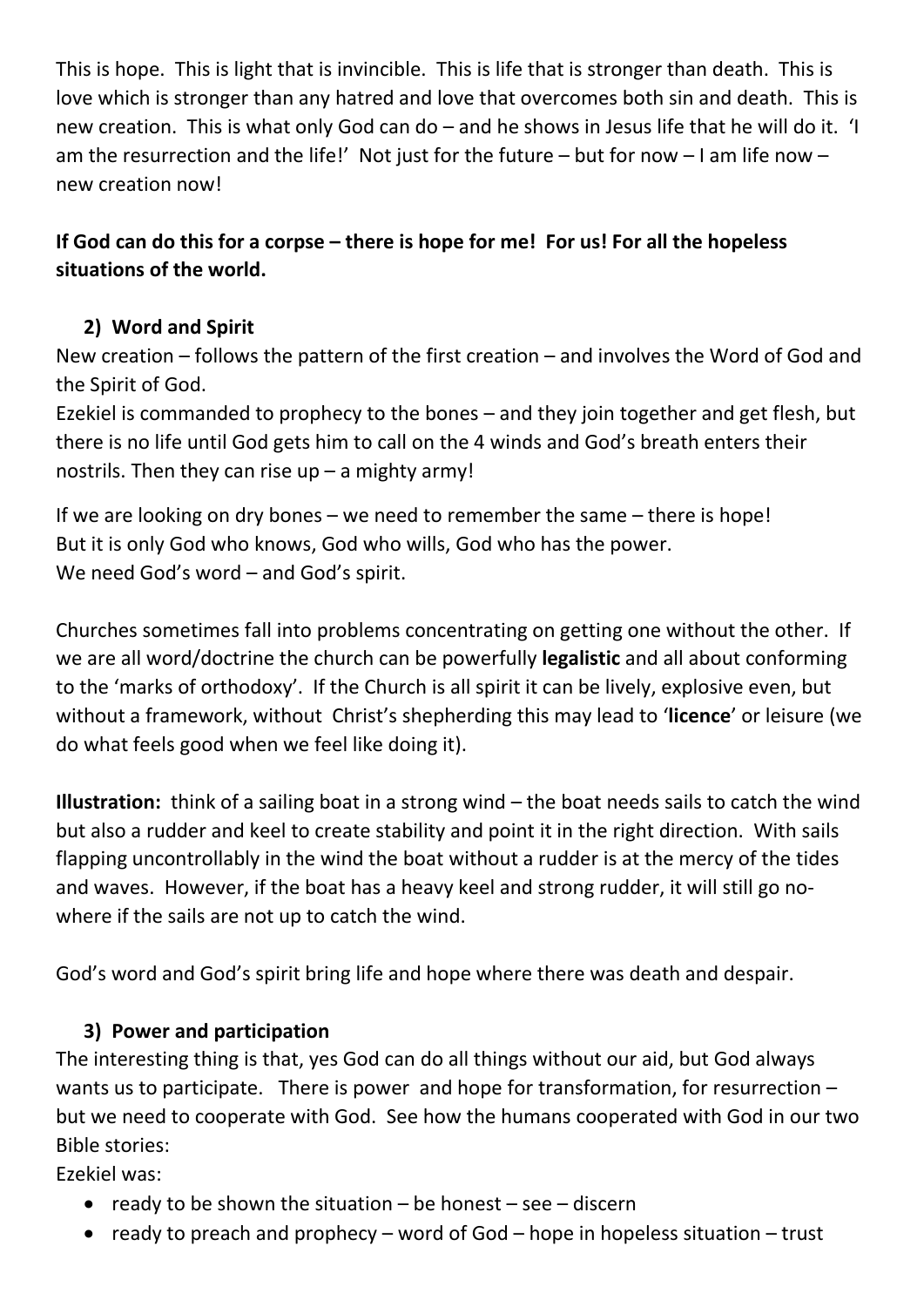ready for God to come! He obeyed and called on the winds – listened, obeyed Mary and Martha:

- had to call to Jesus for help
- They spoke honestly to him about the facts of their situation
- They take Jesus and show him the tomb their place of desolation
- They push away the stone when Jesus commands them too even though they are doubtful and fearful of the stench of death.
- They unbind Lazarus from his grave-clothes

## **Conclusion : Can these dry bones live?**

Yes – there is hope in hopeless situations – Jesus is the resurrection and the life!

There is God's word and spirit – there is God's power – if we are ready to participate.

Where is God showing us the dry bones? What dead / decaying / stinky stuff have we hidden away? We don't have to keep repeating our mistakes, dull habits, empty words, faithless actions. What do we want to change? There is hope for us to make life-affirming choices. The one who raised Lazarus, and raised an army from dry bones, can surely make my dry bones live!

## **The power is there – let's participate – listen for God's word – call the 4 winds of the spirit**

We are in a time when many are looking at dry bones. Many are despairing and looking for hope. Creation itself is desperate – groaning and longing for us to learn – to see sense – to be 'converted' and to honour and care for what God has made.

We need to convert our power source – like Mike and Sully in Monsters Inc.

All the power of fear and suspicion and self-preservation drives a world that pours its wealth and energy and ingenuity into building walls and borders and guns and bombs. Now is the time to convert to the power source of God's Spirit and God's Word. Then all the power of love and compassion and justice will drive a world that pours its wealth and energy and ingenuity into healing the sick, feeding the hungry and tending the earth gently.

*'A new heart I will give you, and a new spirit I will put within you; and I will remove from your body the heart of stone and give you a heart of flesh. I will put my spirit within you, and make you follow my statutes and be careful to observe my ordinances. Then you shall live in the land that I gave to your ancestors; and you shall be my people, and I will be your God. '(Ezekiel 36:26-28)*

**May God strengthen our hope as we put our trust in Jesus who is our resurrection and our abundant life. Amen.**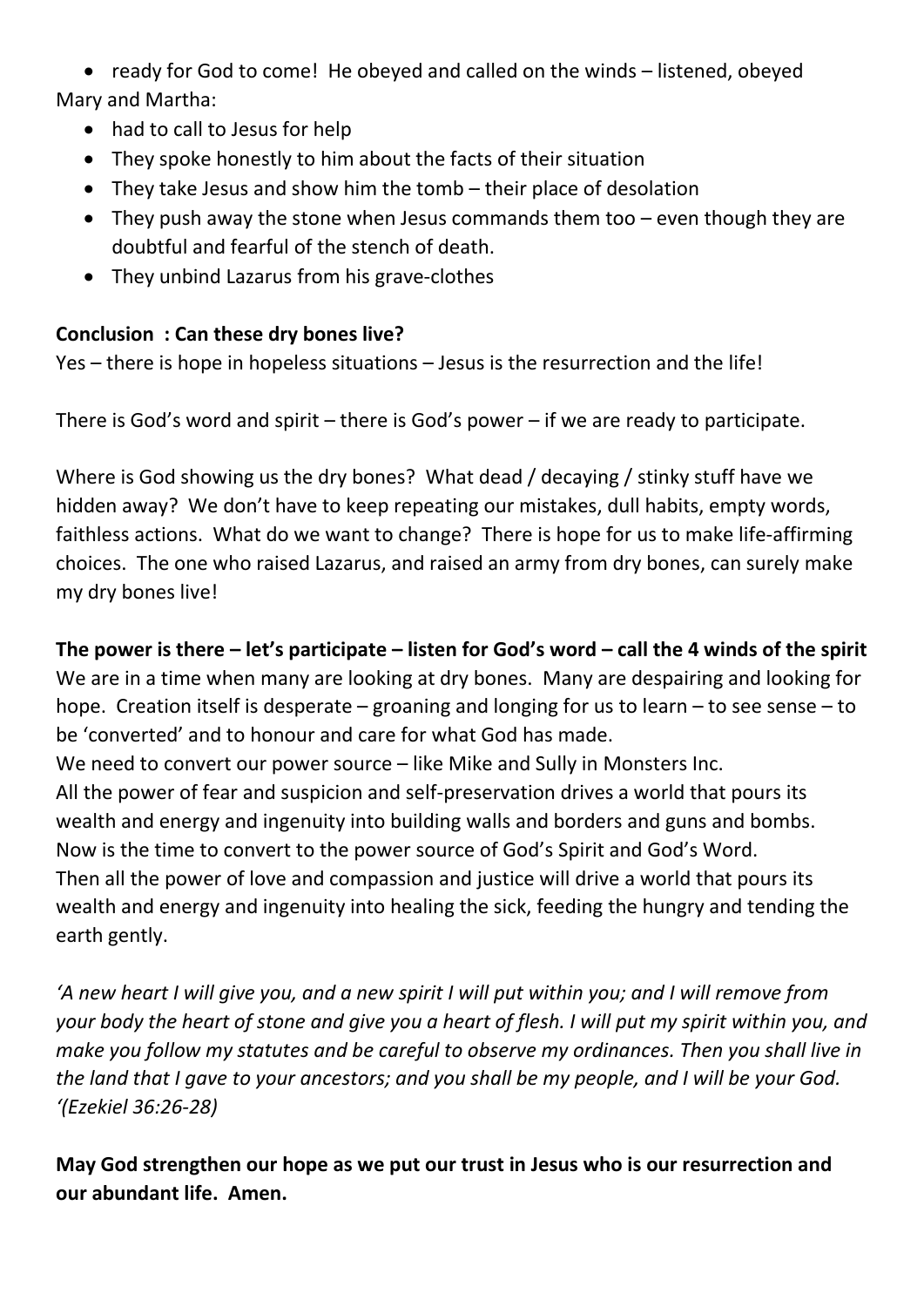(There are many more themes to explore in this weeks gospel reading. Some questions you may ponder: Why did Jesus wait before visiting his friend? Why did Jesus weep? Which character in the story represents your own location on the journey towards new life in Christ? Why were there leaders of the people who failed to celebrate the miracle?)

## **Song: In God we trust (Hillsong)**

<https://www.youtube.com/watch?v=Uy2EtG3UkL8>

## **Prayers (from Anglican Communion)**

Let us pray to the Lord,

who is our refuge and stronghold.

For the health and well-being of our nation, that all who are fearful and anxious may be at peace and free from worry:

Lord, hear us,

### **Lord, graciously hear us.**

For the isolated and housebound, that we may be alert to their needs, and care for them in their vulnerability: Lord, hear us,

### **Lord, graciously hear us.**

For our homes and families,

our schools and young people,

and all in any kind of need or distress:

Lord, hear us,

### **Lord, graciously hear us.**

For a blessing on our local community,

that our neighbourhoods may be places of trust and friendship,

where all are known and cared for:

Lord, hear us,

## **Lord, graciously hear us.**

We commend ourselves, and all for whom we pray, to the mercy and protection of God. Merciful Father,

### **accept these prayers for the sake of your Son, our Saviour Jesus Christ. Amen.**

## **Hymn 347 Crown him with many crowns**

**Or Hillsong Cornerstone<https://www.youtube.com/watch?v=QvLxZEU02uI>**

Crown him the Lord of life, Who triumphed o'er the grave, And rose victorious in the strife For those he came to save. His glories now we sing, Who died, and rose on high;